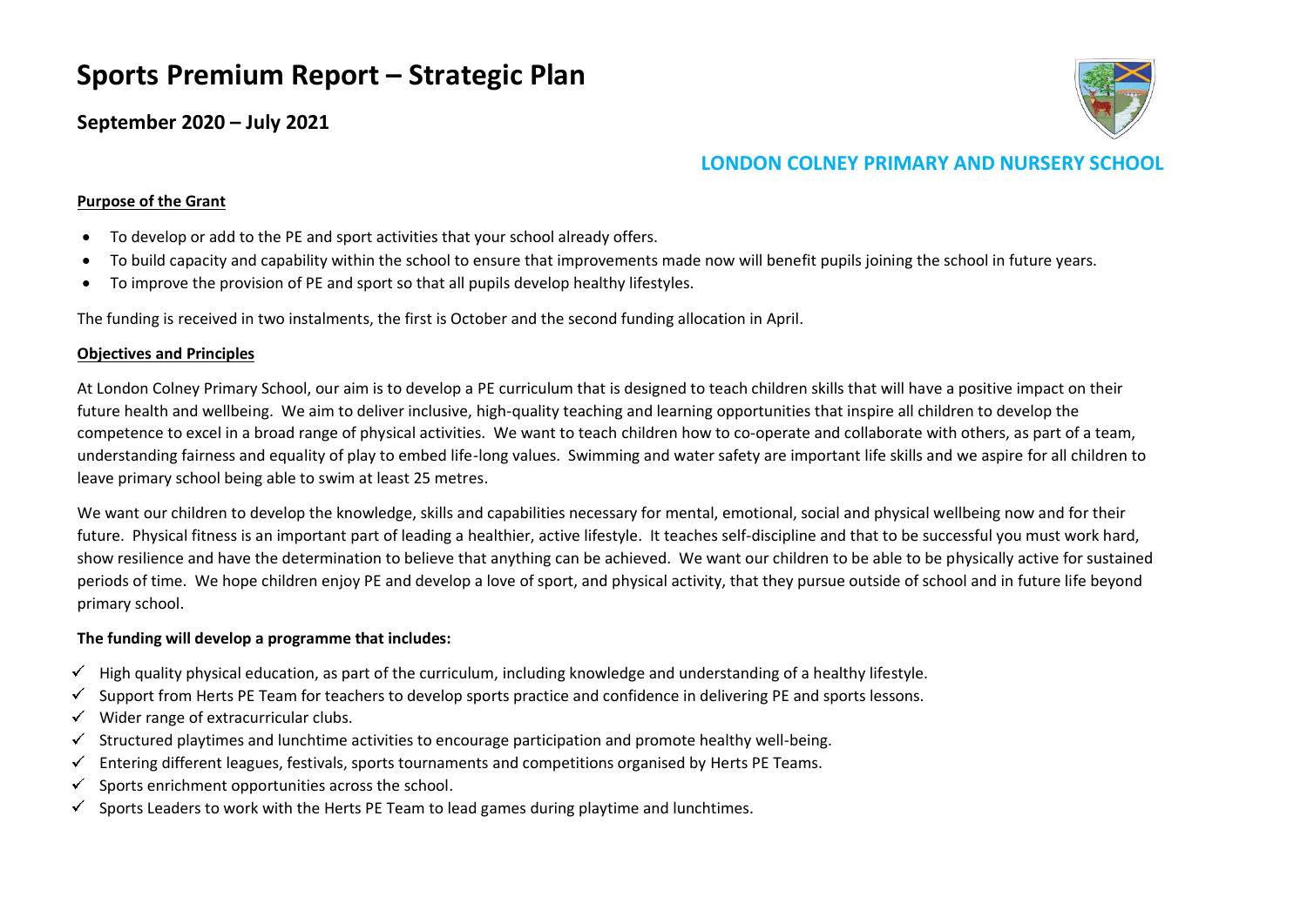## **Summary of 2020-21 Sports Premium Review**

| Key achievements to date:                                                                                                     | Areas for further improvement and baseline evidence of need:                                                                             |
|-------------------------------------------------------------------------------------------------------------------------------|------------------------------------------------------------------------------------------------------------------------------------------|
| $\checkmark$ Two hours of PE and sport taught throughout KS1 & KS2                                                            | Widen the range of less well known sports available to pupils<br>Y.<br>during extra-curricular clubs                                     |
| Daily physical activity for all children encouraged in EYFS<br>✓                                                              | Develop PE & physical activity in Early Years                                                                                            |
| Year 6 participate in swimming lessons with the aim of being able<br>to swim at least 25m by the end of KS2                   | Create more opportunities for staff CPD<br>$\checkmark$<br>Develop an action plan to tackle levels of obesity and a healthy<br>lifestyle |
| Planned Cycle confidence workshops, the number of children<br>✓<br>cycling/scooting to school increased dramatically          | Year 6 Games-makers to be reintroduced to share their skills and<br>lead games & sports activities at KS2 lunchtimes                     |
| Extension of the extra-curricular provision were planned -<br>✓<br>Additional PE and Sports clubs (postponed due to COVID 19) | $\checkmark$ Widen the range of less well known sports available to pupils<br>during extra-curricular clubs                              |
| Sports Apprentice to improve quality of teaching<br>✓                                                                         | Develop PE & physical activity in Early Years<br>Y                                                                                       |
| Sports leaders share their skills and led games and sports                                                                    | Create more opportunities for staff CPD<br>✓                                                                                             |
| activities at lunchtimes.                                                                                                     | Participation of SEND pupils participating in all sports clubs<br>✓                                                                      |
| Wellbeing walks<br>Y.                                                                                                         | needs to develop                                                                                                                         |
| <b>Travel ambassadors</b>                                                                                                     | Increased pupil participation in after school clubs. Numbers were<br>low this year                                                       |
| Scooter skills planned (postponed due to COVID-19)<br>Y.                                                                      | More children across the school are able to participate in sporting                                                                      |
| Employed lead Play leader to have impact at lunchtimes                                                                        | activities and events.                                                                                                                   |
| Sports week                                                                                                                   | Improvement in the achievement in the county league tables<br>✓<br>More children to be able to swim                                      |
| Raised £13051 for Sports charity<br>Y.                                                                                        | Apply for Sainsbury's School Games Mark                                                                                                  |
| Olympian Pierre Henry Fontaine visited school                                                                                 | Complete Bikeability course for Year4, 5 & 6 children to increase<br>✓                                                                   |
| <b>Active lunchtimes</b>                                                                                                      | road safety awareness as well as to promote use of bicycles for<br>fun and transport                                                     |
| Academic Year 2020-21 Sporting achievements were severely<br>impacted by Covid-19, due to reduced attendance during Autumn    | Walking bus to be introduced                                                                                                             |
| 2020 and school closure through most of Spring 2021.                                                                          | To Participate in living streets<br>Y.                                                                                                   |
|                                                                                                                               | Reintroduce of the Daily Mile<br>$\checkmark$                                                                                            |
|                                                                                                                               | $\checkmark$                                                                                                                             |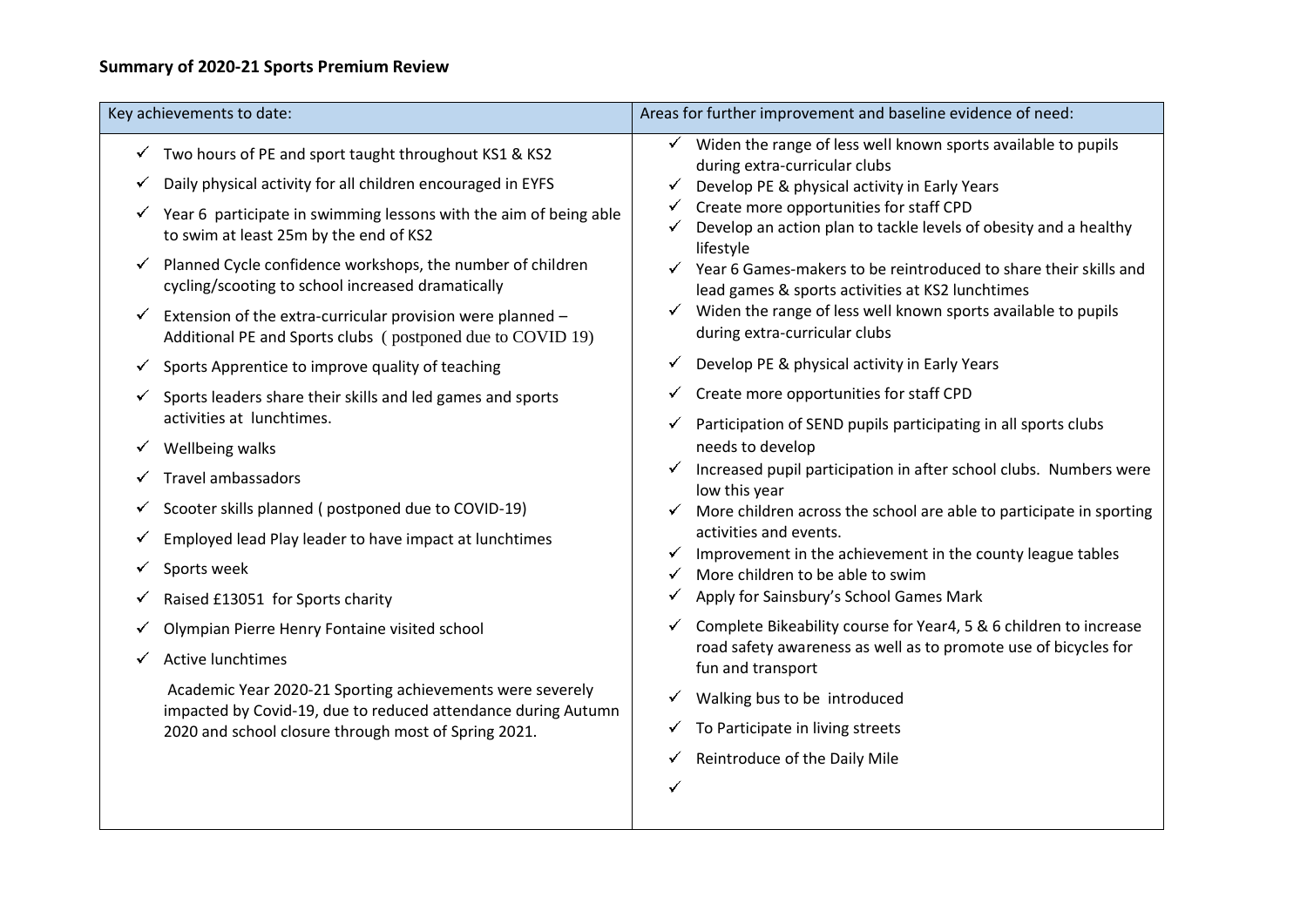| Meeting national curriculum requirements for swimming and water safety                                                                                                                                                | Percentage |
|-----------------------------------------------------------------------------------------------------------------------------------------------------------------------------------------------------------------------|------------|
| What percentage of your Yr 6 could swim competently and proficiently over a distance of at least 25 metres when they left<br>your primary school at the end of last academic year?                                    | 68%        |
| What percentage of your Yr 6 pupils could use a range of strokes effectively (for example, front crawl, backstroke &<br>breaststroke) when they left your primary school at the end of last academic year?            | 68%        |
| What percentage of your Yr 6 pupils could perform safe self-rescue in different water-based situations when they left your<br>primary school at the end of the last academic year?                                    | 63%        |
| Schools can choose to use Primary PE & Sport Premium to provide additional provision for swimming but this must be for<br>activity over and above the national curriculum requirements. Have you used it in this way? | No.        |

| Academic Year 2020/21                                                                   | <b>Total fund allocated: £17420</b>                                                                                                                                                                                                                                                                                                                                                                                                                                                                                     |                              | <b>Date Updated:</b>                                                                                                                                                                                                                                                                                                 |                                                                                                                                                                                                                                                                                                                                                                                                                                                                                                                                    |
|-----------------------------------------------------------------------------------------|-------------------------------------------------------------------------------------------------------------------------------------------------------------------------------------------------------------------------------------------------------------------------------------------------------------------------------------------------------------------------------------------------------------------------------------------------------------------------------------------------------------------------|------------------------------|----------------------------------------------------------------------------------------------------------------------------------------------------------------------------------------------------------------------------------------------------------------------------------------------------------------------|------------------------------------------------------------------------------------------------------------------------------------------------------------------------------------------------------------------------------------------------------------------------------------------------------------------------------------------------------------------------------------------------------------------------------------------------------------------------------------------------------------------------------------|
|                                                                                         | <b>Actual Spend:</b>                                                                                                                                                                                                                                                                                                                                                                                                                                                                                                    |                              |                                                                                                                                                                                                                                                                                                                      |                                                                                                                                                                                                                                                                                                                                                                                                                                                                                                                                    |
|                                                                                         | Key indicator 1: the engagement of all pupils in regular physical activity - Chief Medical Officer guidelines                                                                                                                                                                                                                                                                                                                                                                                                           |                              |                                                                                                                                                                                                                                                                                                                      | Percentage of total allocation:                                                                                                                                                                                                                                                                                                                                                                                                                                                                                                    |
|                                                                                         | recommend that primary school children undertake at least 30 minutes of physical activity a day in school                                                                                                                                                                                                                                                                                                                                                                                                               |                              |                                                                                                                                                                                                                                                                                                                      | 80.5%                                                                                                                                                                                                                                                                                                                                                                                                                                                                                                                              |
| School focus with clarity on<br>intended impact on pupils                               | <b>Actions to achieve:</b>                                                                                                                                                                                                                                                                                                                                                                                                                                                                                              | <b>Funding</b><br>allocated: | Evidence & impact:                                                                                                                                                                                                                                                                                                   | <b>Sustainability &amp; suggested</b><br>next steps:                                                                                                                                                                                                                                                                                                                                                                                                                                                                               |
| Enhance the opportunities<br>given to children for daily<br>physical activity at school | • Employ Sports Champion at LCP<br>to support PE & sports during<br>lessons & lunchtime period<br>• Employ lead play leader at<br>lunchtime<br>• Allocate indoor PE sessions<br>with LCP<br>• Offer a range of activities at<br>playtime & lunchtime<br>• Purchase & maintain additional<br>sports equipment e.g. sports<br>equipment<br>• PE Lead, teachers & pupils to<br>work collaboratively to<br>organise games (playtimes &<br>lunchtime)<br>$\bullet$ Reintroduce the 'Run a Mile' $-$<br>a running activity to | £8867<br>£3198<br>£2000      | High level of pupil<br>engagement during the active<br>playtimes & lunchtimes<br>Increase in team spirit &<br>✓<br>sportsmanship amongst pupils<br>Improved behaviour &<br>✓<br>evidence of LCP Values during<br>playtimes & lunchtimes<br>Increase in fitness levels of<br>$\checkmark$<br>pupils during PE lessons | Participate in similar activities in<br>the next academic year<br>Most of these actions have<br>been carried forward to the<br>2021 plan. Below is what we<br>hope to sustain in a socially<br>distanced manner, x Continue<br>with active playtimes by<br>maintaining equipment. x<br><b>Ensure teaching assistants</b><br>and lunchtime staff are<br>trained in new socially<br>distanced playground games<br>and maintaining bubbles. x<br>Enrich lunchtimes with active<br>games that promote<br>collaboration within teams. x |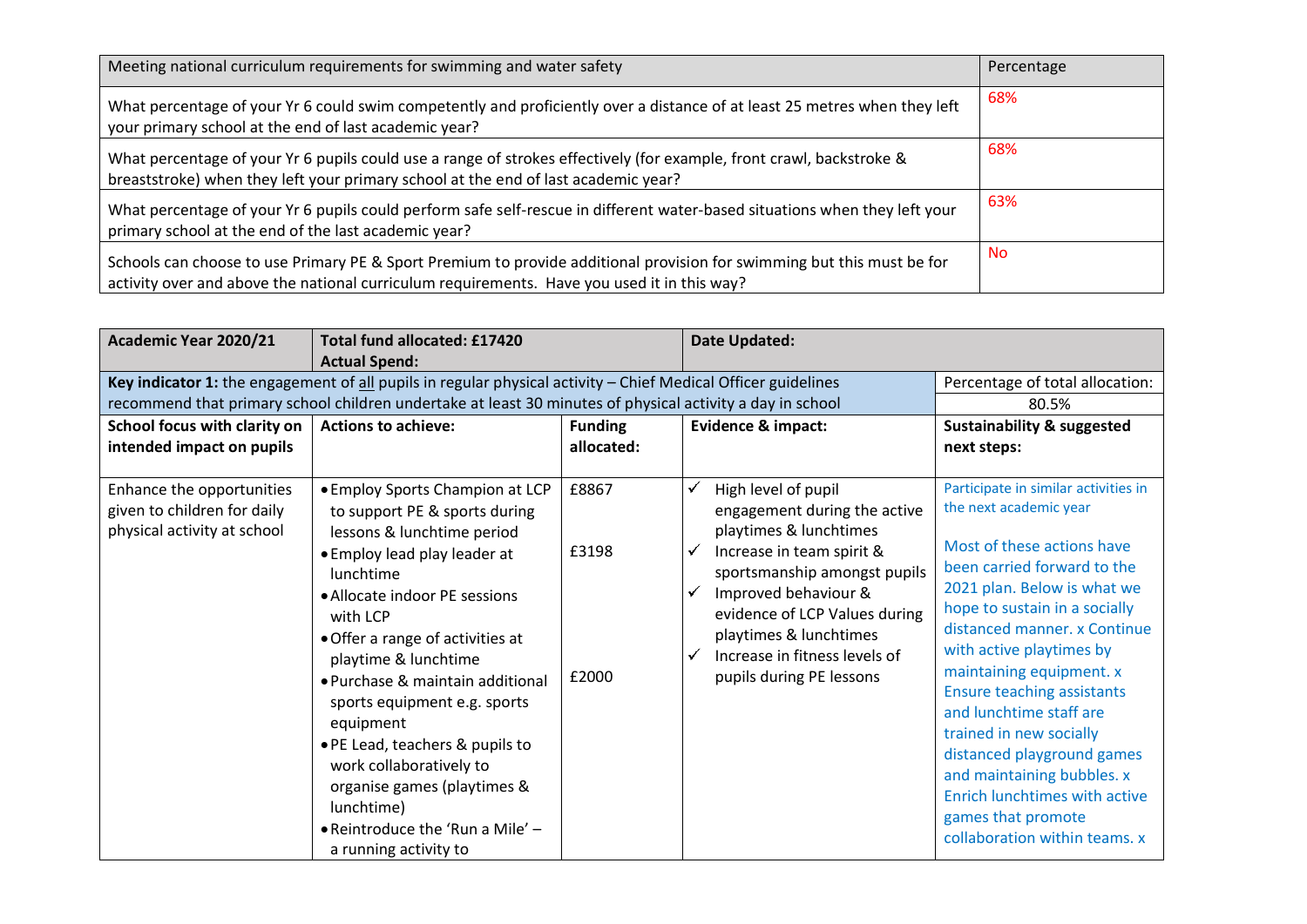|                                                                                                                                                        | accumulate miles. To be linked<br>'Road to Tokyo' Olympic games<br>scheme run by GB Get Set &<br>the Herts PE Team<br>· Inclusive Boccia lesson to be<br>held weekly for selected SEND<br>pupils                                                                           |      |                                                                                                                                                                                                                           | <b>Continue to develop SEND</b><br>specific games at lunchtimes.<br>x Continue to offer a wider<br>range of sports related clubs<br>on offer to children across the<br>school. x When we resume<br>clubs, increase the number of<br>active clubs for EYFS pupils. x<br><b>Continue to promote Walking</b><br>or cycling to School week to<br>pupils, parents and the<br>highlight the benefits for the<br>whole community. x<br>Encourage staff to be<br>effective role models by<br>walking cycling to school.<br>Staff encouraged to use the<br>Cycle2Work scheme<br>organised by school |
|--------------------------------------------------------------------------------------------------------------------------------------------------------|----------------------------------------------------------------------------------------------------------------------------------------------------------------------------------------------------------------------------------------------------------------------------|------|---------------------------------------------------------------------------------------------------------------------------------------------------------------------------------------------------------------------------|--------------------------------------------------------------------------------------------------------------------------------------------------------------------------------------------------------------------------------------------------------------------------------------------------------------------------------------------------------------------------------------------------------------------------------------------------------------------------------------------------------------------------------------------------------------------------------------------|
| Increase activity levels by<br>promoting walking as part<br>of a healthy lifestyle                                                                     | . Working within London Colney<br>Parliament to encourage<br>walking to school<br><b>Travel ambassadors</b><br>• Running the equivalent<br>distance to a country<br>· Incorporate physical education<br>into home learning<br>• Promote walking to school in<br>newsletter | Time | Children aware of the<br>√<br>importance of physical<br>activity as part of a healthy<br>and active lifestyle                                                                                                             | Continue next year                                                                                                                                                                                                                                                                                                                                                                                                                                                                                                                                                                         |
| To promote the enjoyment<br>of cycling & basic skills to<br>develop future road cyclists<br>through the Bikeability<br>programme and safer<br>scooting | • All pupils in Yr 6 to complete<br>the level 1 & 2 of schools' cycle<br>training<br>● Yr 3 & 4 children to complete<br>level 1 of schools' scooter<br>training<br>• EYFS balance bike training                                                                            | Free | Percentage increase in<br>✔<br>number of pupils riding their<br>bike to school<br>✓<br>Pupils confidence has<br>improved when riding on the<br>road<br>Pupils understand the health<br>✓<br>& fitness benefits of cycling | Continue next year                                                                                                                                                                                                                                                                                                                                                                                                                                                                                                                                                                         |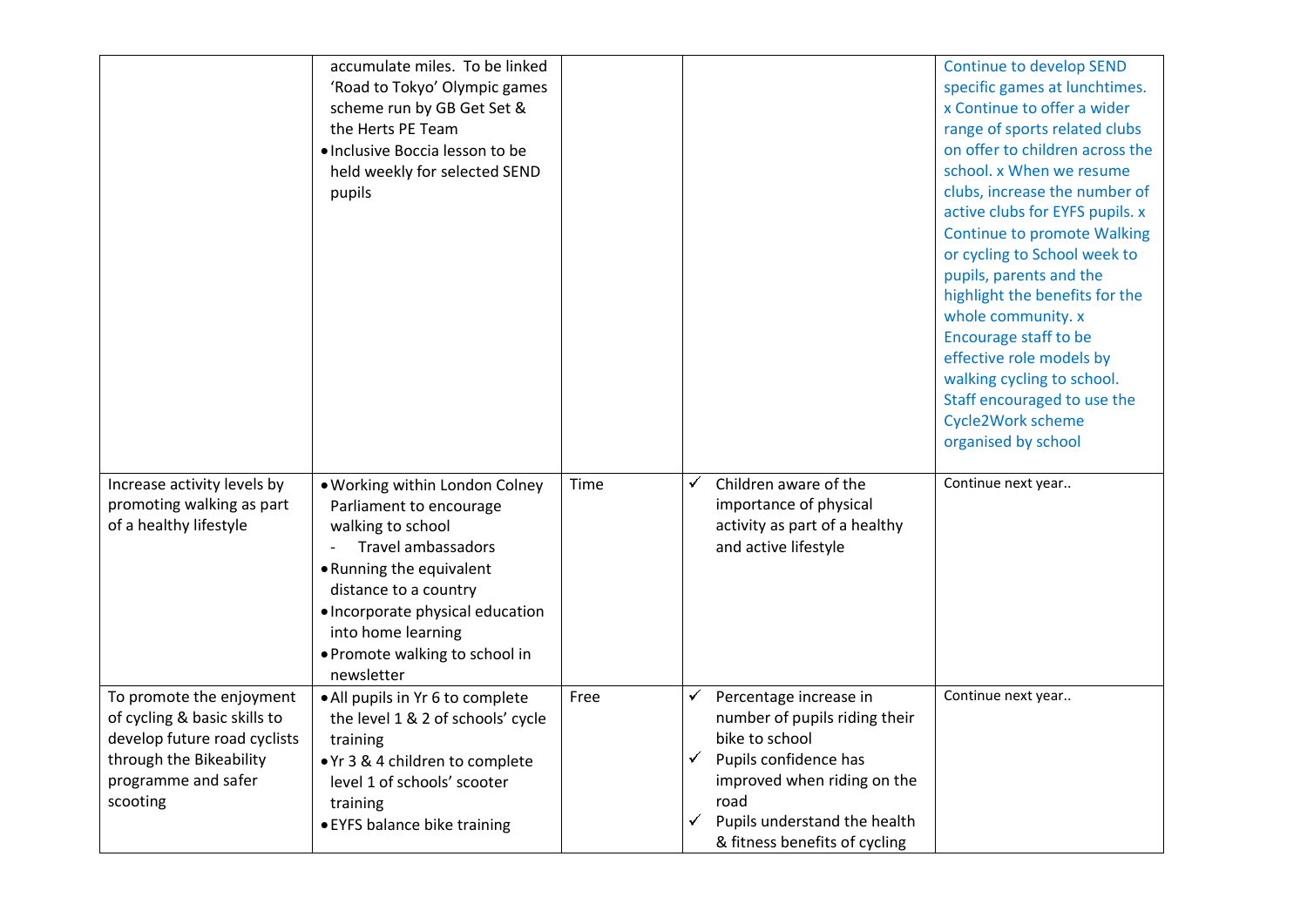| • All pupils to be encouraged to |  |  |
|----------------------------------|--|--|
| cycle to & from school safely    |  |  |

| Key Indicator 2: The profile of PE & sport being raised across the school as a tool for the whole school improvement |                                                                                                                                                                                                                                                                         |                |                                                                                                                      | Percentage of total allocation:                                                                                                                                                                                                                                                                                                                                                                                                                                                                                                                                                     |  |
|----------------------------------------------------------------------------------------------------------------------|-------------------------------------------------------------------------------------------------------------------------------------------------------------------------------------------------------------------------------------------------------------------------|----------------|----------------------------------------------------------------------------------------------------------------------|-------------------------------------------------------------------------------------------------------------------------------------------------------------------------------------------------------------------------------------------------------------------------------------------------------------------------------------------------------------------------------------------------------------------------------------------------------------------------------------------------------------------------------------------------------------------------------------|--|
|                                                                                                                      |                                                                                                                                                                                                                                                                         |                |                                                                                                                      | 6%                                                                                                                                                                                                                                                                                                                                                                                                                                                                                                                                                                                  |  |
| School focus with clarity on                                                                                         | <b>Actions to achieve:</b>                                                                                                                                                                                                                                              | <b>Funding</b> | <b>Evidence and impact</b>                                                                                           | <b>Sustainability &amp; suggested</b>                                                                                                                                                                                                                                                                                                                                                                                                                                                                                                                                               |  |
| intended impact on pupils:                                                                                           |                                                                                                                                                                                                                                                                         | allocated:     |                                                                                                                      | next steps:                                                                                                                                                                                                                                                                                                                                                                                                                                                                                                                                                                         |  |
| PE Steering group                                                                                                    | • Sports Lead to attend half<br>termly meetings held to discuss<br>planned LCP sporting<br>competitions as well as<br>developments within PE across<br>the school and county<br>• Maintain the quality of PE plans<br>to ensure they are relevant &<br>support teachers | Time           | ✓<br>Close working relationship<br>with school staff<br>$\checkmark$<br>Profile of PE is raised across<br>the school | ✓<br>PE Leader/member of<br>headship team to<br>monitor PE and PSHE<br>lessons to ensure links<br>are made.<br>Observation of PE/PSHE<br>lessons to ensure<br>quality learning.<br>x PE meetings to continue in<br>the Summer term 2021 x<br>Develop an active Physical<br>Wellbeing learning hub. x<br>Carry out a PE confidence<br>staff audit. x Encourage<br>teachers to film some PE<br>lessons to encourage more<br>pupil self and peer<br>assessment. Promote the<br>benefits of swimming lessons<br>in the school newsletter. x<br>Train a new cohort of Sports<br>Leaders. |  |
| Improve the quality of<br>teaching PE & sharing<br>expertise                                                         | • Teacher to lead on PE<br>curriculum developments<br>• Maintain an active PE Working<br>Party to promote PE & facilitate<br>the sharing of good practice                                                                                                               | Time           | ✓<br>Increased teacher confidence<br>in the delivery of PE lessons                                                   | PE Leader/member of<br>✓<br>headship team to<br>monitor PE and PSHE<br>lessons to ensure links<br>are made.                                                                                                                                                                                                                                                                                                                                                                                                                                                                         |  |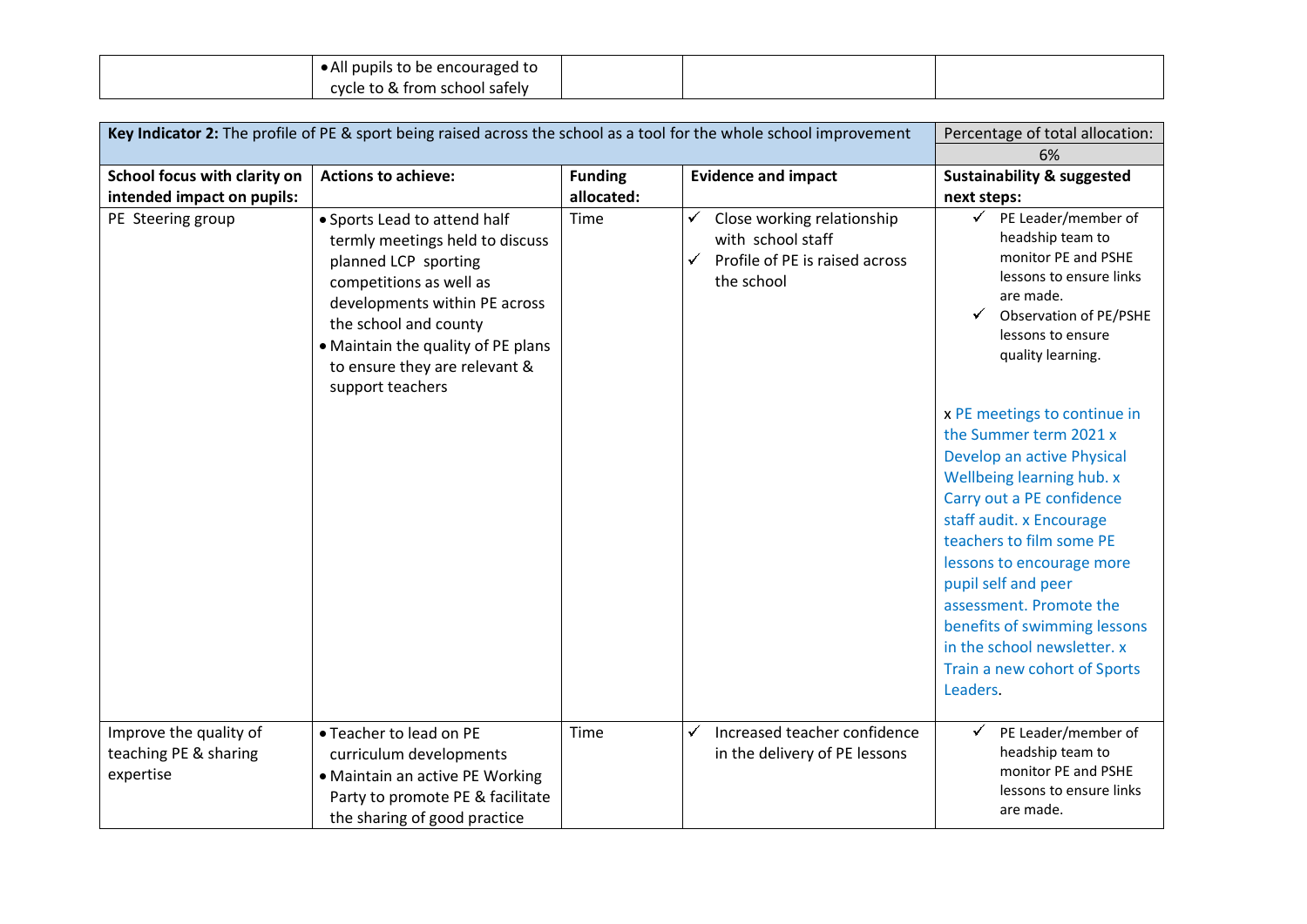|                                                                                                                              | • PE Lead to support teachers<br>through coaching & mentoring<br>programme<br>· Book all NQT's onto Herts<br>specialist training courses for<br>next academic year for dance,<br>gymnastics, games & athletics<br>. New assessment tool to be<br>discussed as part of LCP<br>steering group in the next<br>academic year<br>• Ensure self & peer assessment<br>are used within lessons |                           |                                                                                                                                                                                                                                       | Observation of PE/PSHE<br>lessons to ensure<br>quality learning.                                                  |
|------------------------------------------------------------------------------------------------------------------------------|----------------------------------------------------------------------------------------------------------------------------------------------------------------------------------------------------------------------------------------------------------------------------------------------------------------------------------------------------------------------------------------|---------------------------|---------------------------------------------------------------------------------------------------------------------------------------------------------------------------------------------------------------------------------------|-------------------------------------------------------------------------------------------------------------------|
| Raise the profile of LCP PE<br>teachers across school & at<br>competitions, tournaments<br>& events                          | • PE kit for PE teachers                                                                                                                                                                                                                                                                                                                                                               | £110                      | School's high standard &<br>✓<br>professionalism is valued &<br>recognised outside of school                                                                                                                                          | Continue to invest in profile of<br>PE                                                                            |
| To develop children's<br>knowledge of the links<br>between diet & physical<br>wellbeing                                      | Work with new PSHE<br>$\bullet$<br>Lead to establish the<br>links to PSHE Health &<br>Wellbeing e.g. staying<br>healthy, exercise &<br>fitness, being physically<br>active, habits & self-<br>control, positive physical<br>& emotional health                                                                                                                                         | Curriculum<br>development | Pupils recognise the links<br>✓<br>between a healthy lifestyle,<br>physical activity & their<br>choices<br>Pupils recognise the<br>✓<br>importance of wellbeing to<br>support their learning<br>Improved attendance in<br>✓<br>school | $\rightarrow$ PE Leader/member of<br>headship team to monitor<br>PE and PSHE lessons to<br>ensure links are made. |
| To ensure pupils reach the<br><b>National Curriculum</b><br>expectation for swimming<br>by the time they leave LCP<br>School | • Encourage parents to take their<br>children swimming outside of<br>school hours<br>• Teach pupils the benefits of<br>swimming for their health &<br>fitness during curriculum time                                                                                                                                                                                                   | Time                      | All children are able to swim<br>v<br>25 meters<br>$\checkmark$<br>Pupils are aware of the<br>benefits of swimming                                                                                                                    | Continue next year<br>Continue to monitor parental<br>involvement                                                 |
| Raise awareness of physical<br>wellbeing & the link to<br>eating habits                                                      | • Free school dinners for teaching<br>staff who eat with children &<br>advise them on food choices                                                                                                                                                                                                                                                                                     | £300                      | Pupils/parents to make<br>٧<br>informed choices for packed<br>lunches                                                                                                                                                                 | Continue to fund staff<br>$\rightarrow$<br>members lunch while<br>they eat with the                               |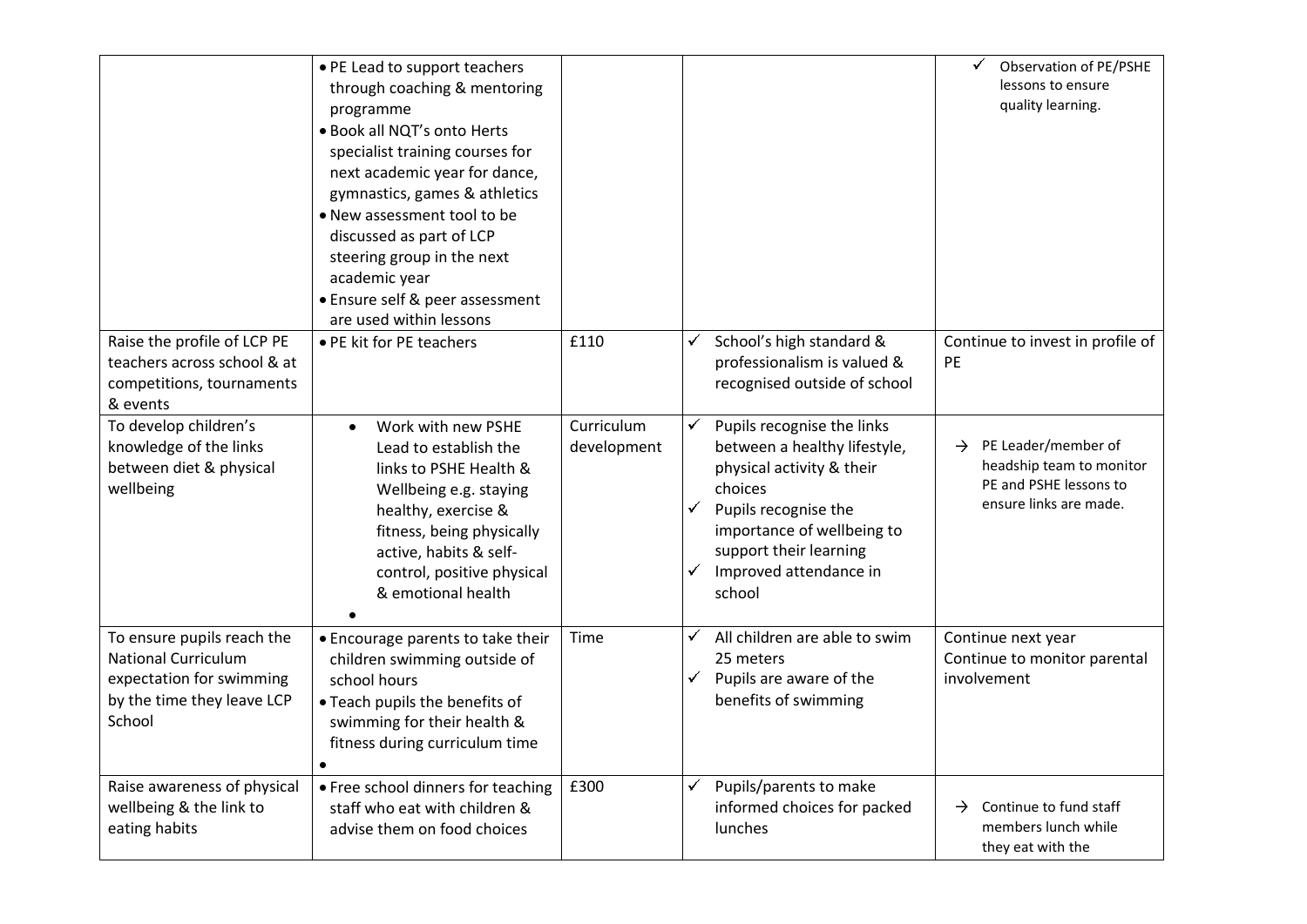|                                                                                      | • Teachers to develop social skills<br>as well as healthy lifestyle<br>choices<br>$\bullet$ Regular reminders $-$ in the<br>newsletter - of the<br>requirement for healthy packed<br>lunches daily & on school trips                                                                                                                                                                                              | £196 | Pupils are making informed<br>choices at lunchtimes                                                                                                                                                                                                            | children, in order to<br>develop social skills as<br>well as healthy eating<br>choices.                                                                                    |
|--------------------------------------------------------------------------------------|-------------------------------------------------------------------------------------------------------------------------------------------------------------------------------------------------------------------------------------------------------------------------------------------------------------------------------------------------------------------------------------------------------------------|------|----------------------------------------------------------------------------------------------------------------------------------------------------------------------------------------------------------------------------------------------------------------|----------------------------------------------------------------------------------------------------------------------------------------------------------------------------|
| Develop children's<br>knowledge of the links<br>between diet & physical<br>wellbeing | • Monitor the links to PSHE<br>Health & Wellbeing e.g. staying<br>healthy, exercise & fitness,<br>Being Physically active, Habits &<br>self-control, positive physical &<br>emotional health<br>• Monitor PE & PSHE lessons to<br>ensure links are made & to<br>ensure quality first teaching &<br>learning<br>• Create PE display to show<br>excellent examples of links<br>between diet & physical<br>wellbeing | Time | Pupils recognise the links<br>✓<br>between a healthy lifestyle,<br>physical activity & their<br>choices<br>Pupils recognise the<br>✓<br>importance of wellbeing for<br>their learning<br>Pupils/parents to make<br>✓<br>informed choices for packed<br>lunches | PE Leader/member of<br>headship team to<br>monitor PE and PSHE<br>lessons to ensure links<br>are made.<br>Observation of PE/PSHE<br>lessons to ensure<br>quality learning. |
| To celebrate achievement &<br>progress in sporting skills                            | • All sporting teams are<br>acknowledged for their<br>engagement & participation in<br>sporting events through<br>assemblies & mentions in<br>fortnightly newsletter & on the<br>website<br>• Whole class attendance<br>certificates awarded each week<br>• 100% attendance certificates<br>awarded to individual pupils at<br>the end of each term                                                               | Time | Increased opportunities for<br>✓<br>sport & PE skills to be<br>celebrated<br>Increased status in the<br>✓<br>importance of exercise &<br>fitness in order to stay healthy                                                                                      | Continue to award<br>medals/trophies during<br>achievement<br>assemblies.<br>Continue to issue class<br>and individual<br>attendance certificates.                         |
| Train pupils to become<br>sports leaders                                             | • Recruit new cohort of Yr5<br>pupils to lead lunchtime games<br>following training from borough<br>PE specialist                                                                                                                                                                                                                                                                                                 | £200 | Successful pupils to have a<br>✓<br>✔<br>leadership responsibility<br>Increase in engagement of<br>✓<br>younger pupils in daily<br>physical activity                                                                                                           | Continue to ensure<br>Sports Leaders are<br>recruited and<br>maintained.                                                                                                   |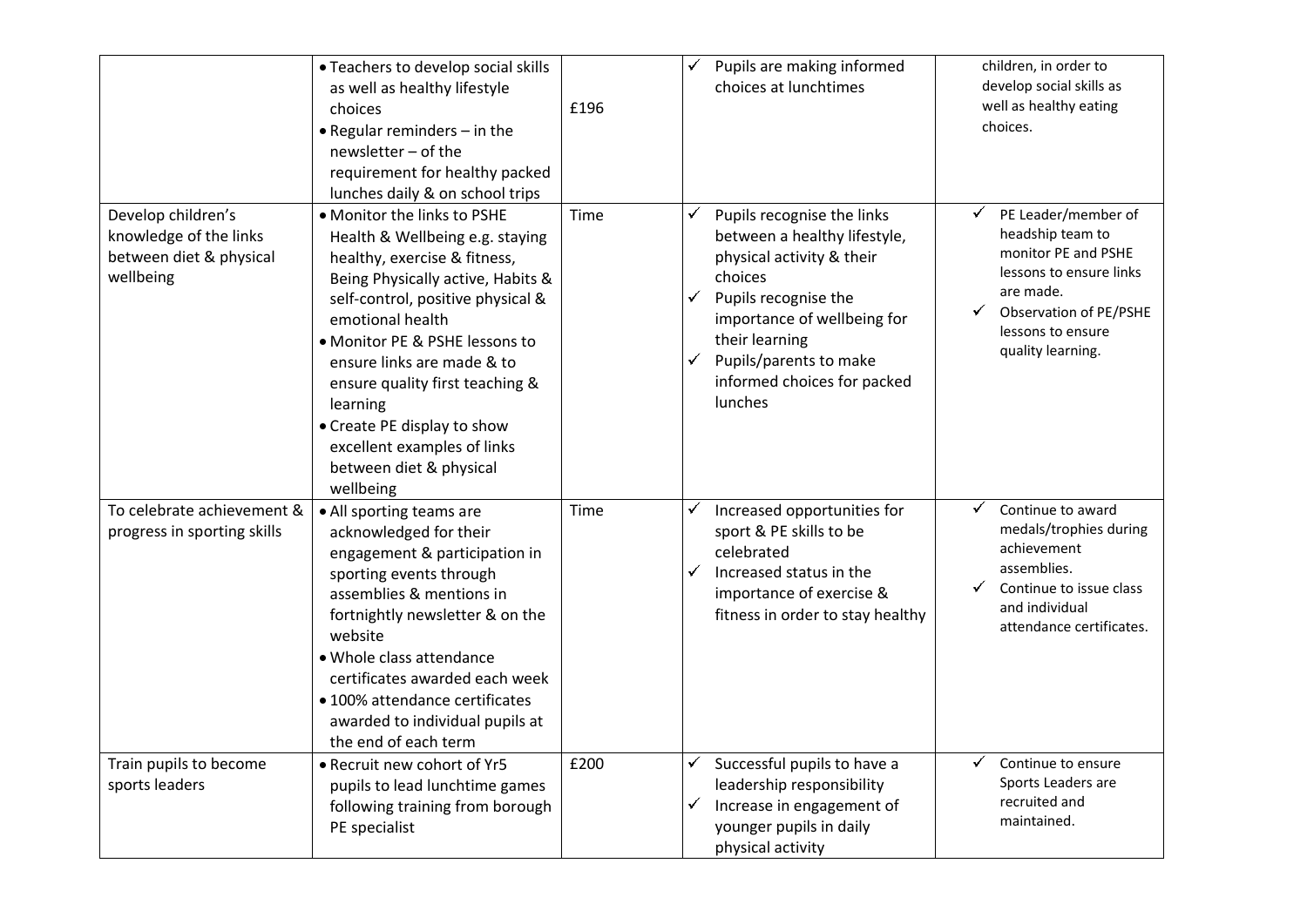|                                                                                                                                            | · Purchase 'Sports Leader'<br>bibs/tops for children to wear<br>to instil a sense of pride &<br>importance<br>. Play leaders to work with PE<br>team to organise & lead games<br>during playtimes & lunchtimes<br>• MPs to select Sports Leaders to<br>run lunchtime activities &<br>games                                                                                |      |   | Sports Leaders are confident<br>in working collaboratively<br>with the PE team                                   | <b>Engage Sports Leaders</b><br>in new training to<br>develop their skills and<br>confidence.                                                                                                   |
|--------------------------------------------------------------------------------------------------------------------------------------------|---------------------------------------------------------------------------------------------------------------------------------------------------------------------------------------------------------------------------------------------------------------------------------------------------------------------------------------------------------------------------|------|---|------------------------------------------------------------------------------------------------------------------|-------------------------------------------------------------------------------------------------------------------------------------------------------------------------------------------------|
| Promote swimming to<br>pupils & parents                                                                                                    | • Current Yr6 pupils (who have<br>completed the school<br>swimming programme) to<br>speak to pupils in assembly<br>about the benefits of<br>swimming. Encourage parents<br>to take their children swimming<br>outside of school hours<br>• Teachers to inform pupils of the<br>benefits of swimming for their<br>health & fitness as part of their<br><b>PSHE lessons</b> | Time | ✔ | Increase the percentage of<br>pupils who are able to swim<br>25 metres confidently                               | Continue to ensure all<br>pupils<br>able<br>to<br>swim<br>are<br>25 meters before they leave<br>Year 6 by buying into<br>Furzefield swimming package.<br>Invest in transport where<br>necessary |
| Reflect the pupil voice in PE<br>& sport                                                                                                   | • Half-termly meetings with the<br>PE lead<br>• Sports Council badge for all<br>members<br>• Sports Day to include a pupil<br>choice event                                                                                                                                                                                                                                | £60  | ✓ | Pupil voice is reflected in<br>decision making & PE events<br>within school                                      | Sports champion to continue<br>to hold meetings next year                                                                                                                                       |
| To ensure all staff have<br>sufficient equipment to<br>deliver outstanding PE<br>lessons<br>To ensure all PE & sports<br>equipment is safe | • Monitor levels of PE resources<br>• Ensure all PE items are returned<br>to their rightful place<br>• Maintenance of gym<br>equipment<br>· Health & safety checks on all<br>gym equipment                                                                                                                                                                                | £200 | ✓ | Pupils continue to use<br>appropriate & safe gym<br>equipment<br>Reduction in loss & damaged<br>sports equipment | Monitor levels of PE<br>✓<br>resources weekly to<br>ensure items are<br>returned to shed/halls.<br>Replenish resources<br>where necessary.                                                      |

| Key Indicator 3: Increased confidence, knowledge & skills of all staff in teaching PE & sport | Percentage of total allocation: |  |
|-----------------------------------------------------------------------------------------------|---------------------------------|--|
|                                                                                               | 6%                              |  |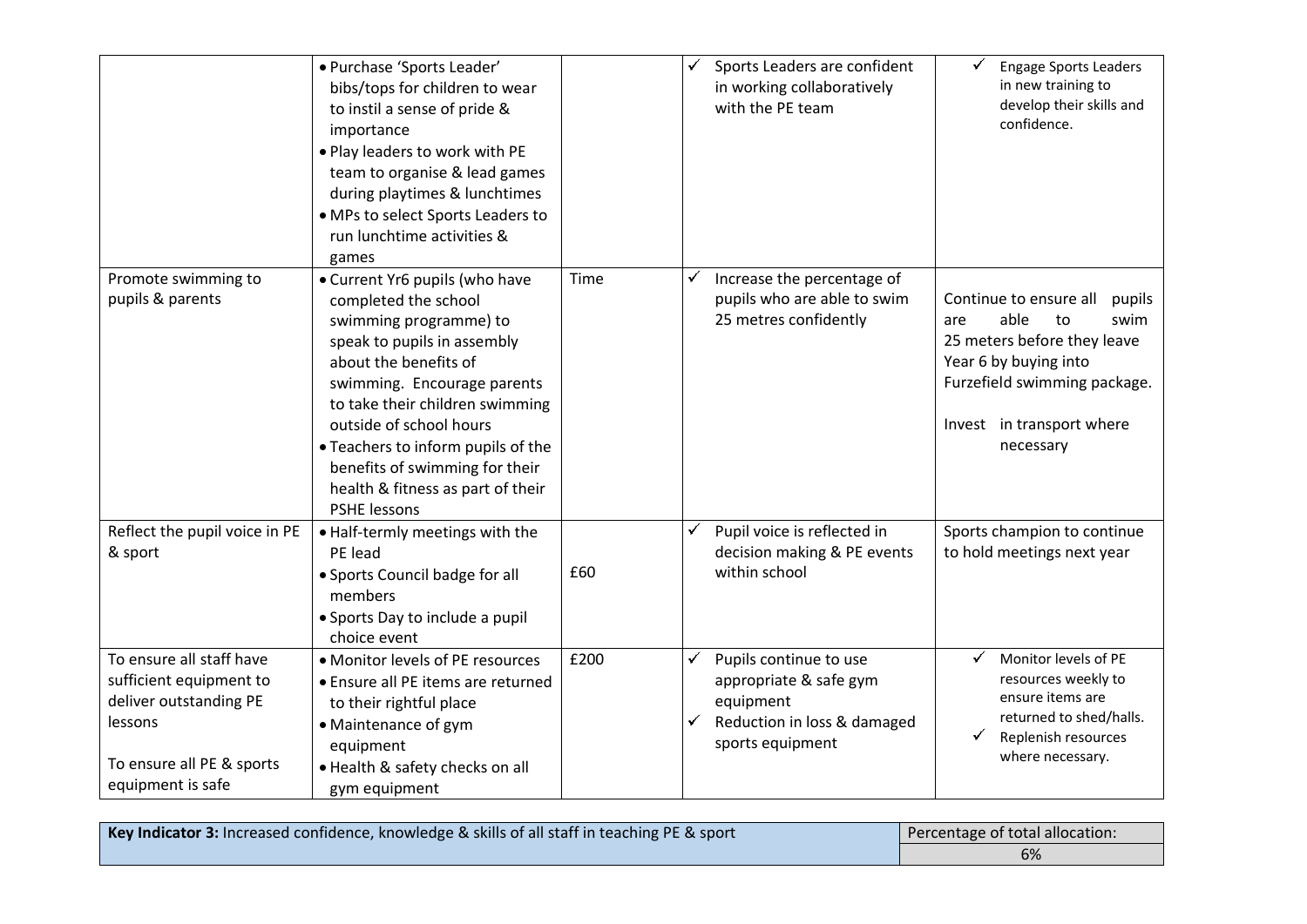| <b>School focus with clarity</b><br>on intended impact on                                                                                             | <b>Actions to achieve:</b>                                                                                                                                                                                                                                                                                                                                                                                                                                                                                                                | <b>Funding</b><br>allocated: | <b>Evidence and impact</b>                                                                                                                                                                                                                                                                                                                                                                       | <b>Sustainability &amp; suggested next</b><br>steps:                                                                                                                                                                                                                                                                                |
|-------------------------------------------------------------------------------------------------------------------------------------------------------|-------------------------------------------------------------------------------------------------------------------------------------------------------------------------------------------------------------------------------------------------------------------------------------------------------------------------------------------------------------------------------------------------------------------------------------------------------------------------------------------------------------------------------------------|------------------------------|--------------------------------------------------------------------------------------------------------------------------------------------------------------------------------------------------------------------------------------------------------------------------------------------------------------------------------------------------------------------------------------------------|-------------------------------------------------------------------------------------------------------------------------------------------------------------------------------------------------------------------------------------------------------------------------------------------------------------------------------------|
| pupils:<br>Provide CPD opportunities<br>for staff and/or to<br>maintain & develop the<br>highest standards in<br>physical education &<br>school sport | • Create a working party to<br>promote PE & facilitate the<br>sharing of good practice<br>across school<br>• Set high expectations<br>• Support teachers to develop<br>confidence & good PE<br>practice when delivering PE<br>sessions<br>• Clear skills progression across<br>the school<br>• Ensure PE requirement is<br>taught weekly<br>• Continue to develop PE plans<br>. Work alongside the Local<br>Authority PE Team to support<br>the overall developments of<br>teaching & learning<br>• Facilitating sharing good<br>practice | Time                         | Increase confidence in<br>teachers in the delivery of<br>PE lessons<br>Development of key skills<br>✓<br>across the school<br>✓<br>Professional development<br>opportunities<br>Skilled staff members<br>Consistency in the delivery<br>✓<br>of PE/sports across the<br>school                                                                                                                   | Ensure that<br>PE and sport<br>development<br>is included in<br>the staff<br>training<br>provision<br>map at least<br>once a term.<br>At least one<br>observation<br>of each class<br>for PE during<br>the<br>academic<br>year<br>Make more links with sporting<br>companies within the borough<br>that provide specialist training |
| PE Lead to oversee the<br>provision of PE & sports to<br>ensure all pupils have<br>access to the highest of<br>standards                              | • To provide cover in order to<br>release PE Leader for<br>professional development in<br>PE/sports<br>• Cover/admin costs incurred<br>for PE Leader (& additional<br>staff where necessary) for<br>supporting tournaments,<br>including weekends<br>• PE Leader to attend borough<br>subject leader courses to<br>develop knowledge & skills<br>• PE Leader to attend LCP<br>steering group meeting once<br>every half term                                                                                                              | £1000                        | Develop confidence &<br>leadership skills of PE<br>Teacher<br>Children have experience of<br>✓<br>attending professional<br>games, competitions &<br>tournaments<br>Pupils feel part of a wider<br>✓<br>community across Herts<br>Increased confidence in<br>teachers in the delivery of<br>PE lessons<br>Celebration of PE/sports<br>✓<br>across the sites & with<br>parents during sports days | PE leader to<br>✓<br>continue to<br>attend<br>County<br>training<br>courses and<br>subject<br>leader<br>training<br>sessions.<br>Continue to<br>apply for<br>tickets to<br>professional<br>sporting<br>events.                                                                                                                      |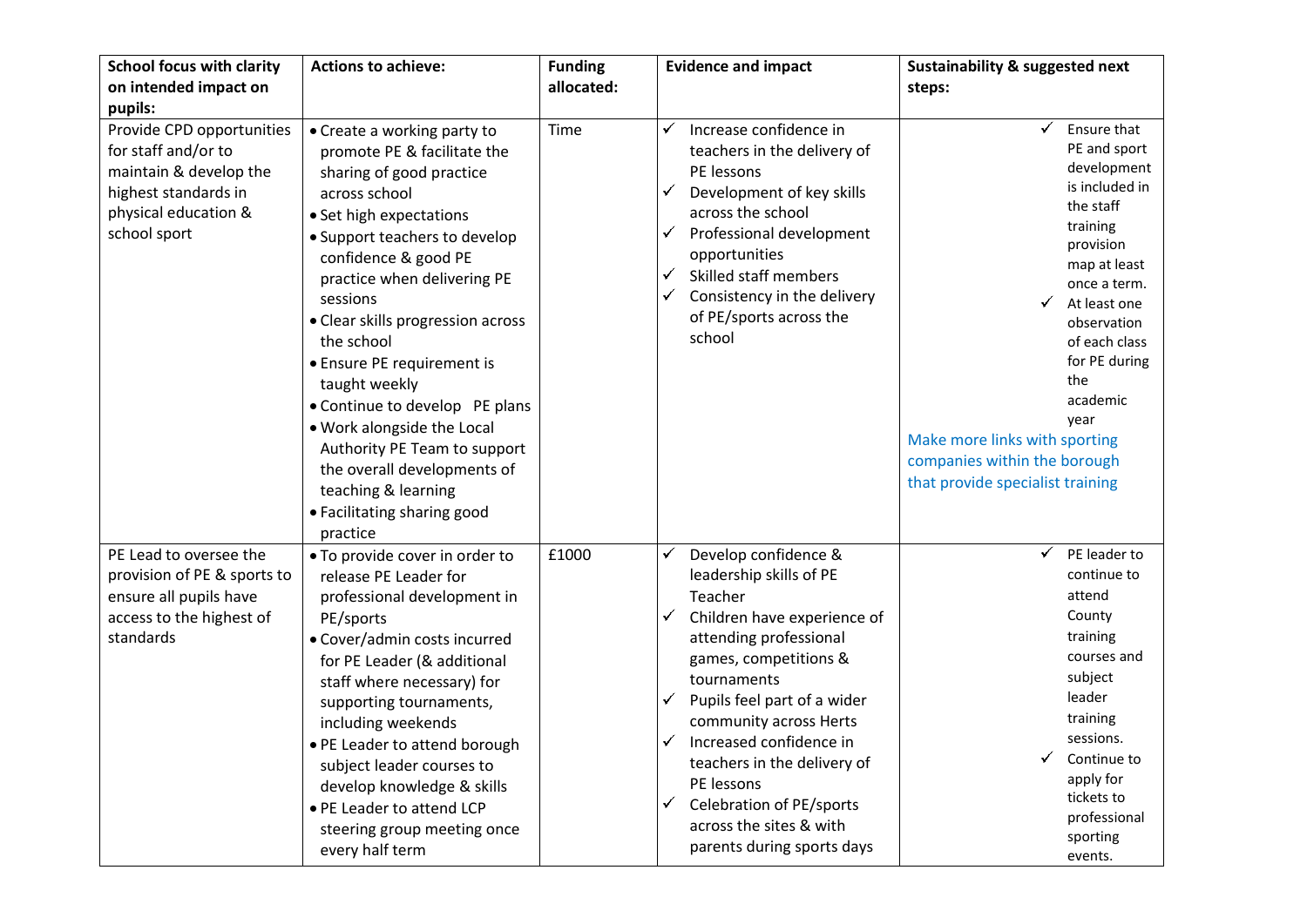| • Apply for tickets to<br>professional sporting events<br>• Organisation of whole school<br>sports days<br>• Cover for PE Lead in order to<br>observe teaching & learning<br>of PE across the schools<br>• Staff training preparation<br>• PE Leader to keep up to date<br>with PE developments | Pupils are given the<br>opportunity to experience a<br>wide range of PE & sporting<br>events | Continue to<br>set up an<br>annual<br>school<br>sports day<br>involving<br>parents. $\rightarrow$<br>Continue<br>with half-<br>termly<br>meetings. |
|-------------------------------------------------------------------------------------------------------------------------------------------------------------------------------------------------------------------------------------------------------------------------------------------------|----------------------------------------------------------------------------------------------|----------------------------------------------------------------------------------------------------------------------------------------------------|
|                                                                                                                                                                                                                                                                                                 |                                                                                              |                                                                                                                                                    |

| Key Indicator 4: Broader experience of a range of sports & activities offered to all pupils                                                                |                                                                                                                                                                                                                                                                                                                                                                                                                                                                                                                                                                                                         |                       |                                                                          | Percentage of total allocation:                                                                                                                                                                                                                                                                                                                                                                                                                                                                                                                                |  |
|------------------------------------------------------------------------------------------------------------------------------------------------------------|---------------------------------------------------------------------------------------------------------------------------------------------------------------------------------------------------------------------------------------------------------------------------------------------------------------------------------------------------------------------------------------------------------------------------------------------------------------------------------------------------------------------------------------------------------------------------------------------------------|-----------------------|--------------------------------------------------------------------------|----------------------------------------------------------------------------------------------------------------------------------------------------------------------------------------------------------------------------------------------------------------------------------------------------------------------------------------------------------------------------------------------------------------------------------------------------------------------------------------------------------------------------------------------------------------|--|
|                                                                                                                                                            |                                                                                                                                                                                                                                                                                                                                                                                                                                                                                                                                                                                                         |                       |                                                                          | 6%                                                                                                                                                                                                                                                                                                                                                                                                                                                                                                                                                             |  |
| School focus with clarity on                                                                                                                               | <b>Actions to achieve:</b>                                                                                                                                                                                                                                                                                                                                                                                                                                                                                                                                                                              | <b>Funding</b>        | <b>Evidence and impact</b>                                               | <b>Sustainability &amp; suggested</b>                                                                                                                                                                                                                                                                                                                                                                                                                                                                                                                          |  |
| intended impact on pupils:                                                                                                                                 |                                                                                                                                                                                                                                                                                                                                                                                                                                                                                                                                                                                                         | allocated:            |                                                                          | next steps:                                                                                                                                                                                                                                                                                                                                                                                                                                                                                                                                                    |  |
| Provide targeted support<br>for vulnerable groups &<br>individual to raise<br>participation in sport,<br>maintain healthy lifestyle &<br>boost self esteem | • All pupils in Additionally<br><b>Resourced Provision to</b><br>integrate into mainstream class<br>for all PE sessions<br>• Staff to identify targeted pupil<br>premium children to attend<br>after school clubs<br>• Teachers to identify SEND<br>pupils who are not participating<br>in PE or extra-curricular<br>activities to engage in sports<br>clubs<br>. PE Lead to review club register<br>& target pupils on waiting lists<br>who have previously not<br>attended a club<br>• Teachers to monitor levels of<br>PE & sport participation in their<br>classes<br>. Investigate cost of New Age | Time<br>TBC - Curling | Participation of SEND pupils in<br>all sports to continue to<br>increase | Teachers to monitor<br>levels of PE and sport<br>participation in their<br>classes.<br>PE Lead to review club<br>attendance registers<br>and target children on<br>waiting lists who have<br>previously not attended<br>a club.<br>Continue to intergrade<br>pupils with additional<br>needs into their class<br>Below are steps which we<br>hope to sustain in a socially<br>distanced manner and once<br>the pandemic restrictions are<br>eased/lifted. x When possible<br>after the pandemic<br>restrictions, arrange specialist<br>coaches to run sessions |  |
|                                                                                                                                                            | Curling equipment as an                                                                                                                                                                                                                                                                                                                                                                                                                                                                                                                                                                                 | Equipment             |                                                                          | alongside teachers/sport                                                                                                                                                                                                                                                                                                                                                                                                                                                                                                                                       |  |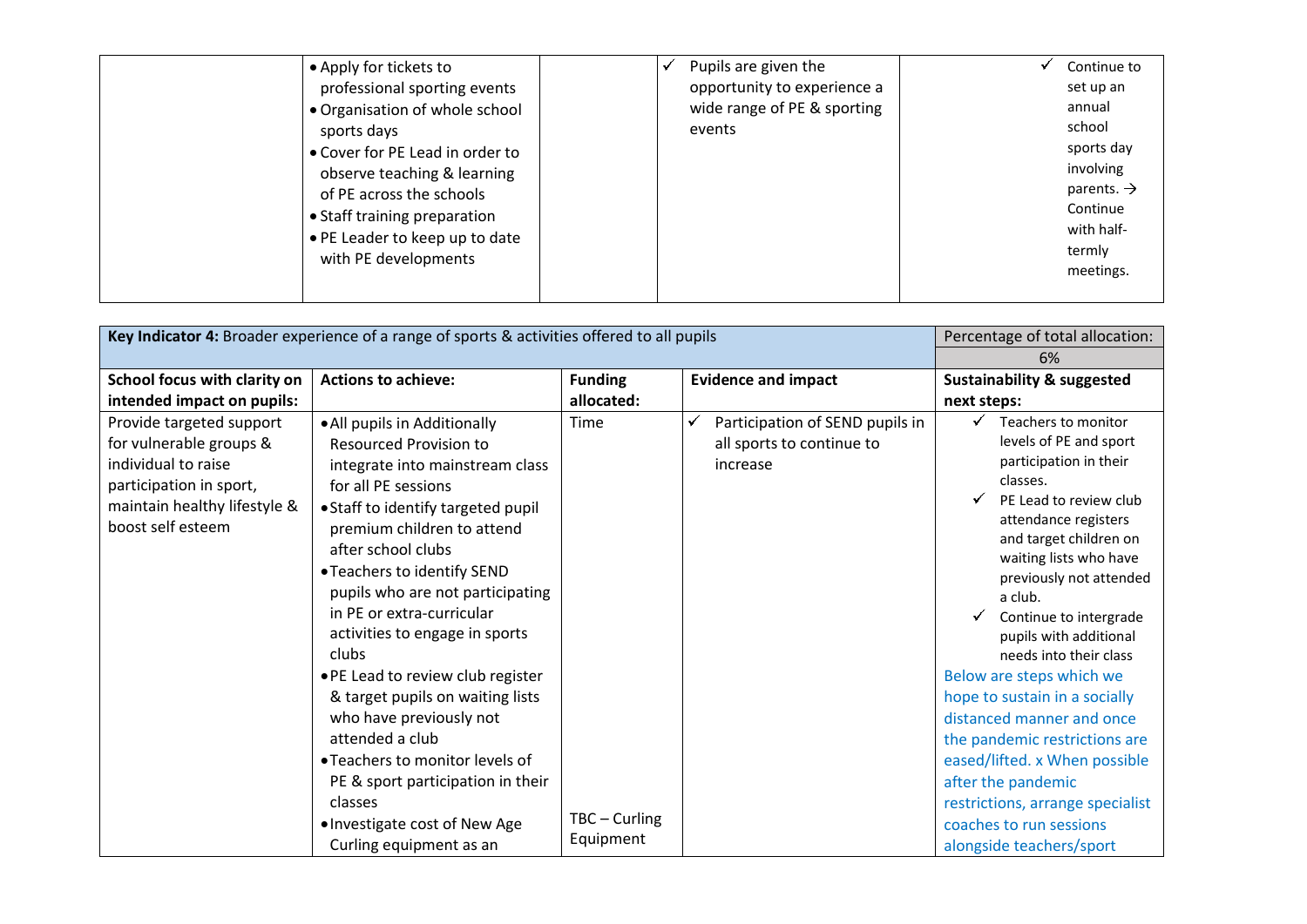|                                                                           | additional activity for SEND<br>pupils<br>• PE Lead to introduce non-<br>participant work                                                                                                                                                                                                                                               |                                                                |   |                                                                                                                                                                                                                                             | apprentices to offer a wider<br>range of sporting experiences.<br>x Continue to ensure Pupil<br>Premium children are<br>allocated a club of their<br>choice (if possible) x As far as<br>possible, offer a wide range of |
|---------------------------------------------------------------------------|-----------------------------------------------------------------------------------------------------------------------------------------------------------------------------------------------------------------------------------------------------------------------------------------------------------------------------------------|----------------------------------------------------------------|---|---------------------------------------------------------------------------------------------------------------------------------------------------------------------------------------------------------------------------------------------|--------------------------------------------------------------------------------------------------------------------------------------------------------------------------------------------------------------------------|
|                                                                           |                                                                                                                                                                                                                                                                                                                                         |                                                                |   |                                                                                                                                                                                                                                             | clubs and sporting<br>opportunities offered to all<br>pupils in Summer 2021. x<br>Encourage pupils to ride their<br>bikes to school                                                                                      |
| Ensure opportunities to<br>experience new sports are<br>accessible to all | • Offer a broad range of clubs<br>which involve PE & sport<br>• Teachers & Learning Mentor<br>target children within school to<br>encourage Pupil Premium<br>children to attend after school<br>clubs & increase confidence &<br>participation in sport<br>• Girls & boys football team for<br><b>Yr5 &amp; Yr6</b><br>• Mixed tag team | Approx. £1000<br>(£100 per person<br>per club for the<br>term) | ✔ | Increase in number & range of<br>clubs on offer for all children<br>Pupils to have an improved<br>attitude to sport & health<br>with consequent<br>improvements in fitness levels<br>Increased pupil participation<br>in after school clubs | PE Lead to review club<br>attendance registers<br>and target children on<br>waiting lists who have<br>previously not attended<br>a club.<br>Continue to encourage<br>PPG pupils                                          |

| Key Indicator 5: Increased participation in competitive sport                      | Percentage of total<br>allocation:                                                                                                                                                                                                            |                |                                                                                                                                                                         |                                                                                                                                                                                                               |
|------------------------------------------------------------------------------------|-----------------------------------------------------------------------------------------------------------------------------------------------------------------------------------------------------------------------------------------------|----------------|-------------------------------------------------------------------------------------------------------------------------------------------------------------------------|---------------------------------------------------------------------------------------------------------------------------------------------------------------------------------------------------------------|
|                                                                                    |                                                                                                                                                                                                                                               |                | 0.5%                                                                                                                                                                    |                                                                                                                                                                                                               |
| School focus with clarity on                                                       | <b>Actions to achieve:</b>                                                                                                                                                                                                                    | <b>Funding</b> | <b>Evidence and impact</b>                                                                                                                                              | <b>Sustainability &amp; suggested</b>                                                                                                                                                                         |
| intended impact on pupils:                                                         |                                                                                                                                                                                                                                               | allocated:     |                                                                                                                                                                         | next steps:                                                                                                                                                                                                   |
| Widen pupils sporting<br>experiences including<br>participation in<br>competitions | • Increase the number of<br>leagues, festivals, tournaments,<br>competitions entered which are<br>organised by the PE Team e.g.<br>football, tag rugby<br>• To enter a variety of<br>competitions & festivals in<br>Herts e.g. dance festival | £100           | More children across the school<br>M<br>are able to participate in<br>sporting activities & events<br>Improvement in the<br>achievement in the borough<br>league tables | As a school need to<br>✔<br>be successful in<br>leagues, tournaments<br>and competitions<br>entered - need<br>promoting<br>Pupils have achieved<br>✔<br>individual success in<br>District Sports competition. |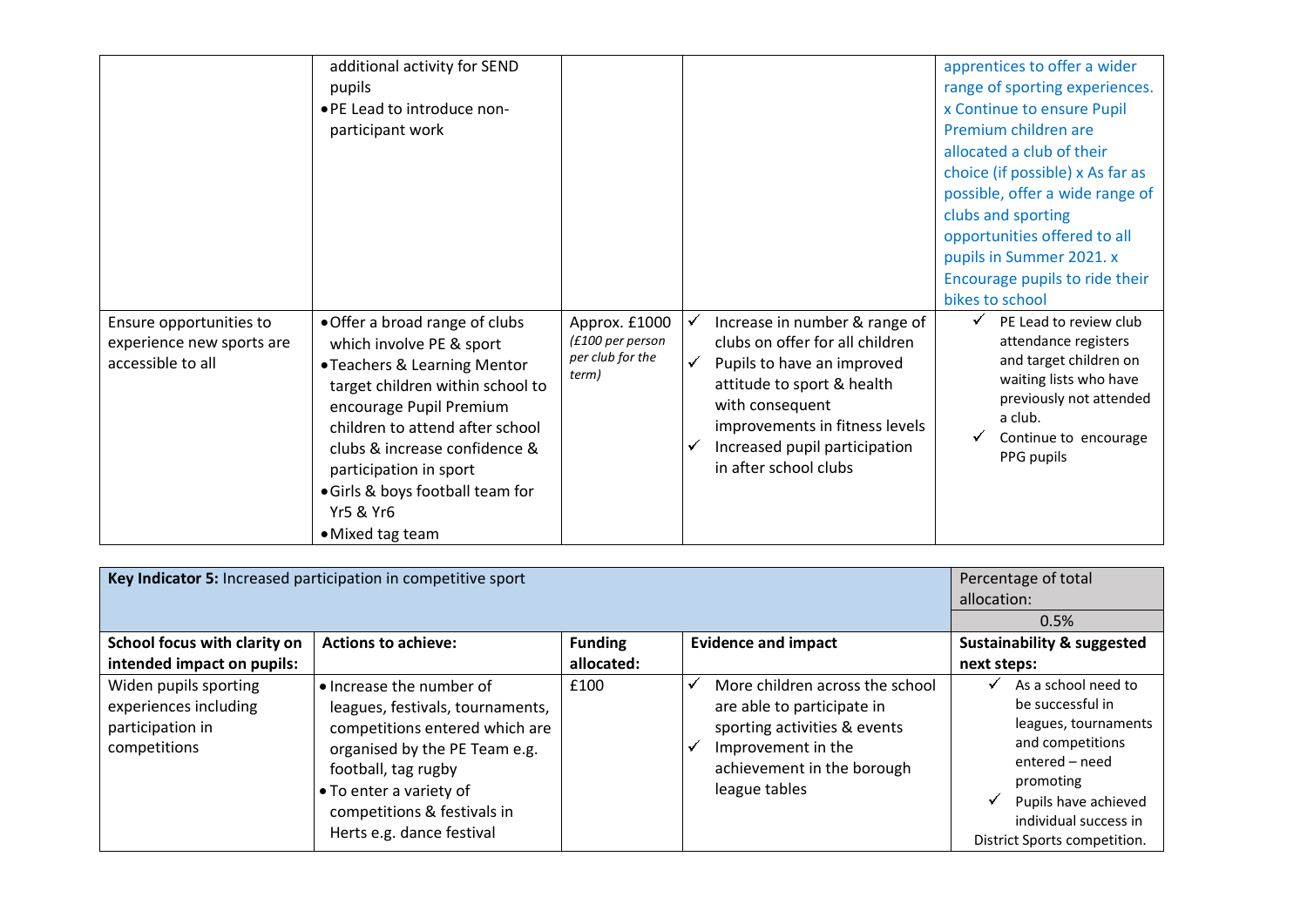| • To contribute to the<br>organisation of competitive<br>events across the county<br>• To participate in competitive<br>events across Herts | PE Lead to ensure<br>sporting skills are<br>identified at an early<br>stage and then pupils<br>are coached and developed.                                                                                                                      |
|---------------------------------------------------------------------------------------------------------------------------------------------|------------------------------------------------------------------------------------------------------------------------------------------------------------------------------------------------------------------------------------------------|
|                                                                                                                                             | Once the pandemic<br>restrictions have lifted we<br>will continue with the<br>below next steps. x Enter<br>borough competitions. x<br>Host and attend sporting<br>tournaments. x Increase the<br>number of KS1 pupils<br>attending competition |

| Key Indicator 6: Develop PE & physical education in the Early Years | Percentage of total allocation:    |                |                                      |                                       |
|---------------------------------------------------------------------|------------------------------------|----------------|--------------------------------------|---------------------------------------|
|                                                                     | 1%                                 |                |                                      |                                       |
| School focus with clarity on                                        | <b>Actions to achieve:</b>         | <b>Funding</b> | <b>Evidence and impact</b>           | <b>Sustainability &amp; suggested</b> |
| intended impact on pupils:                                          |                                    | allocated:     |                                      | next steps:                           |
| Whole school engagement                                             | • PE Lead to plan with Nursery &   | Time           | Increased confidence in<br>✓         | Continue next year                    |
| in PE promoting continuous                                          | Reception teacher any CPD          |                | teachers in the delivery of PE       |                                       |
| healthy active lifestyles                                           | needs in relation to Early Years   |                | lessons                              |                                       |
|                                                                     | PE support                         |                | Participation of EYFS pupils<br>√    |                                       |
|                                                                     | • Reintroduce Games Makers in      |                | participating in daily activities to |                                       |
|                                                                     | KS2 to deliver a games             |                | increase                             |                                       |
|                                                                     | programme to younger pupils        |                | Pupils to have an improved<br>√      |                                       |
|                                                                     | during lunchtimes                  |                | attitude to sport & health with      |                                       |
|                                                                     | . Balance bike training offered by |                | consequent improvement in            |                                       |
|                                                                     | Cycle Confident in partnership     |                | fitness levels                       |                                       |
|                                                                     | with Herts - offer to Reception    |                | Percentage increase in number<br>✔   |                                       |
|                                                                     | <b>classes</b>                     |                | of pupils learning to ride a         |                                       |
|                                                                     | • Encourage knowledge sharing      |                | bike/balance bike                    |                                       |
|                                                                     | between Nursery & Reception        |                | Pupils confidence improved for<br>✓  |                                       |
|                                                                     | staff and KS1/KS2 staff who are    |                | cycling                              |                                       |